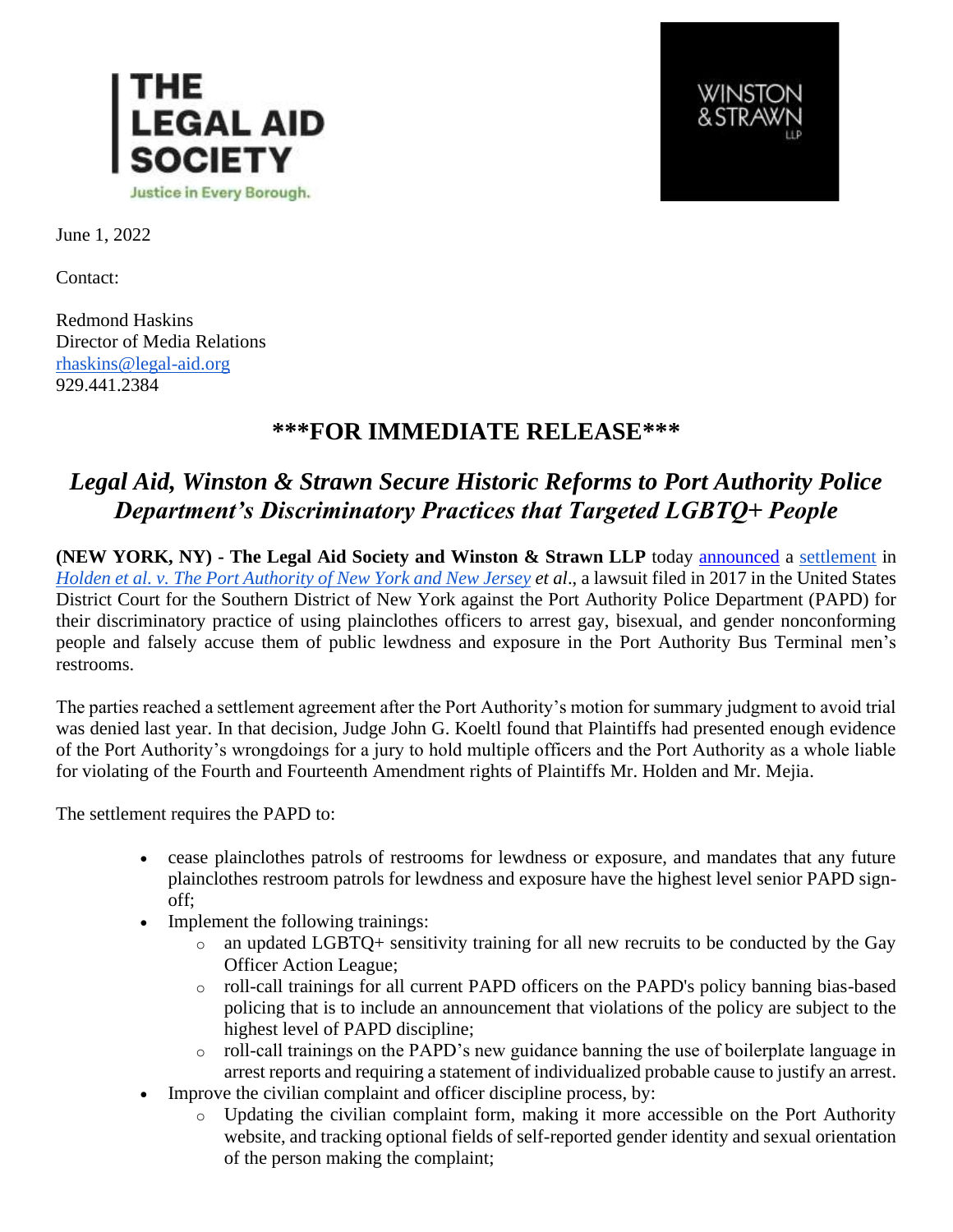$\circ$  seeking the highest level of discipline for violations of their bias-based policing policy.

- Designate a high-ranking PAPD staffer as the Chief of Agency affairs to be a point of contact for community groups representing marginalized identities to ensure that concerns are heard and properly addressed by a member of their senior management team.
- Designate single stall restrooms at the PABT as Gender Neutral Restrooms, including updated restroom signage to read "This restroom may be used by any person regardless of gender identity or expression."
- Pay Plaintiffs a total of \$40,000 in damages.

"I'm proud of the difference we've made by standing up against the PAPD's bias-based policing. As a commuter who passes through Port Authority facilities on a daily basis, I will feel safer knowing that the reforms we fought for have been put in place, making it so that people like me aren't arrested just because of who we are or what we look like," said **plaintiff Miguel Mejia**.

"No one should have to go through what I went through, and I hope that the PAPD will change as a result of this lawsuit and settlement. Now that the case is settled, I'm eager to put it behind me and focus on growing my cakebaking business," said **plaintiff Cornell Holden**.

"This settlement represents an important victory for our clients, Cornell Holden and Miguel Mejia, who bravely fought to end the Port Authority Police Department's discriminatory and, frankly, downright creepy practice of surveilling men the officers believed to be gay while using public urinals and falsely arresting them for public lewdness," said **Molly Griffard, Staff Attorney at The Legal Aid Society**. "This kind of blatant homophobia has no place in policing, and the reforms achieved in this lawsuit aim to safeguard against future abuses like the ones experienced and challenged by Mr. Holden and Mr. Mejia."

"We are elated for our clients and the public at large that the PAPD has finally embraced reforms that will bring an end to these discriminatory practices," said **Winston & Strawn Partner Seth E. Spitzer**. "This settlement caps many years of tireless litigation that has achieved a just outcome for which we simply should not have had to fight so hard."

## **Background**

In 2013, attorneys in Legal Aid trial offices detected a [discriminatory](https://www.nytimes.com/2014/10/08/nyregion/lawyers-challenge-lewdness-arrests-at-port-authority-bus-terminal.html) pattern of PAPD false arrests for public lewdness based on the actual or perceived sexual orientation of the person arrested. Upon investigating, it appeared the spike in false arrests was a concerted effort by officers at the PABT to boost their "quality of life" arrest statistics.

Despite the media attention on this egregious practice, and although the PAPD had previously been found liable for precisely the same behavior in 2005, the PAPD continued to make such targeted arrests knowing or believing that most of the people arrested would ultimately plead guilty to lesser charges to avoid public embarrassment and humiliation, costly legal fees, and jail sentences, as well as suffer reputational and professional harm associated with the false charges. Indeed, many of the people arrested for public lewdness in 2014 accepted plea deals for violation-level offenses, which are akin to a mere traffic ticket, in order to make their cases go away quickly.

Legal Aid and Winston & Strawn then filed a [federal lawsuit](https://www.wsj.com/articles/port-authority-bathroom-arrests-spur-lawsuit-1490648449) in 2017 challenging the practice, seeking injunctive relief, as well as compensatory and punitive damages.

Over the course of the litigation, Plaintiffs hired experts, Dr. Jason Pierceson and Dr. John Pfaff, to explore the PAPD's practices.